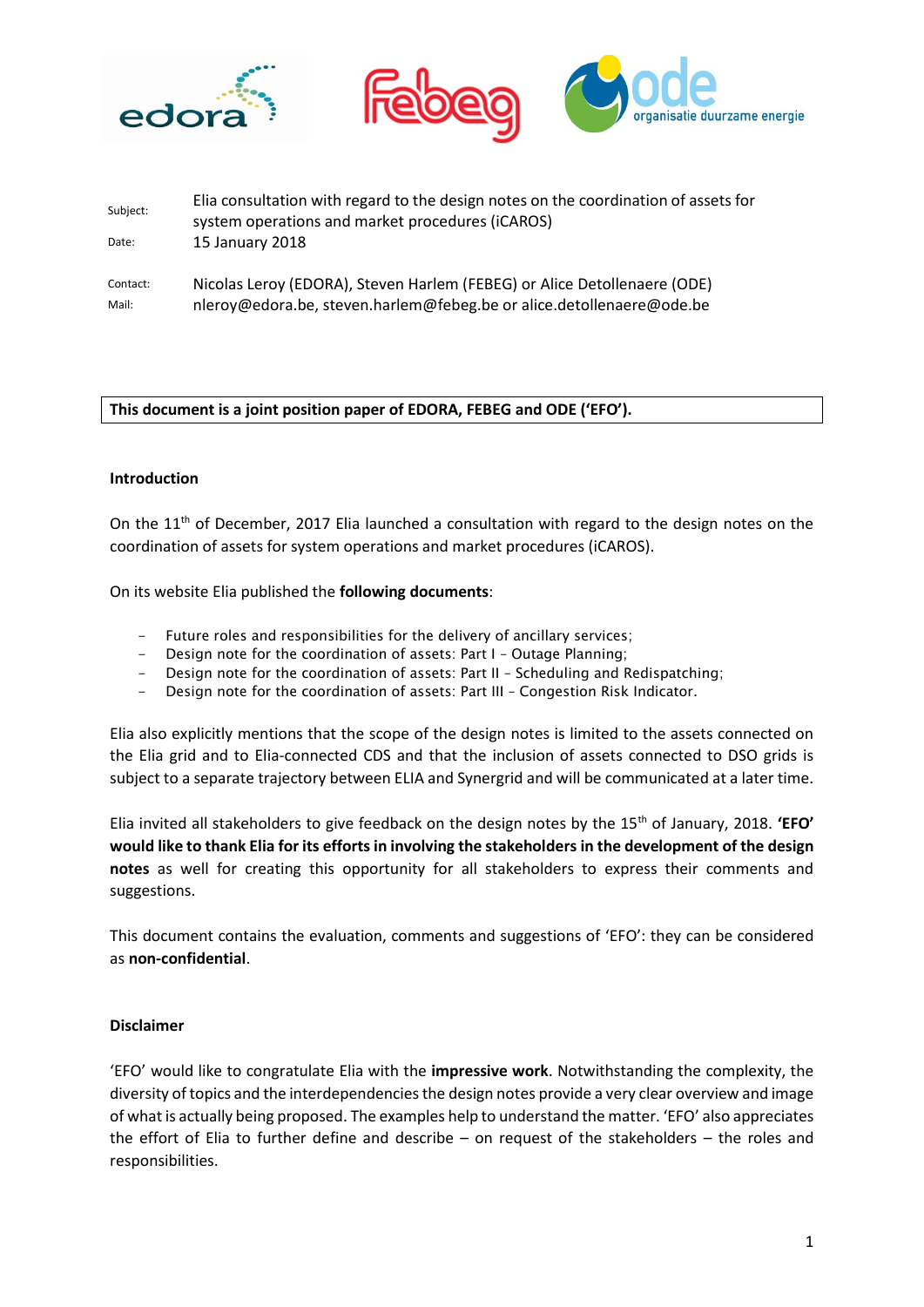





By nature design notes are rather high level providing an overview and describing principles**. As the devil is in the details the comments and suggestions of 'EFO' cannot be interpreted as an approval of the proposals for coordination of assets for system operators and market procedures**.

Decisions on certain aspects, detailed implementation proposals and descriptions in the regulatory documents can still influence the final position of 'EFO'. **Especially the following aspects are still unclear**:

## - *Scope of the project*

The actual range of assets that will be impacted by iCAROS is still not clear as the scope still needs to be defined. In that respect, 'EFO' would like to remind that the **proposed categorization of PGM's and demand facilities is only a working hypothesis**. Elia has already organized a consultation on the categories of significant grid users, but it has been decided to not already formally approve the proposed categories to allow adjustments to the initial proposal as a result of – amongst others – discussions within the framework of iCAROS. As a consequence, the comments and suggestions of 'EFO' shouldn't in anyway be interpreted as an implicit approval of the working hypothesis of categorization of PGM's and demand facilities. **To the contrary, based on the discussion on iCAROS 'EFO' considers it wise to reopen the discussion on some of the proposed categories**, e.g. limit A/B on 1 MW instead of on 0,250 MW.

## - *Missing links*

Elia explicitly mentions that the scope of the design notes is limited to the assets connected on the Elia grid and to Elia-connected CDS and that the **inclusion of assets connected to DSO grids** is subject to a separate trajectory between ELIA and Synergrid and will be communicated at a later time.

In the design note 'Future roles and responsibilities for the delivery of ancillary services' it is also stated that the **roles 'Voltage Service Provider', 'Defense Service Provider' and 'Restoration Service Provider**' still need to be defined and developed. The design of these roles will be part of projects starting in 2018.

'EFO' understands that – seeing the complexity and the magnitude of the iCAROS project – certain aspects still need to be developed, but is **afraid that this could lead to a less coherent and efficient implementation**. Therefore, 'EFO' urges Elia to address the missing links as soon as possible in order to allow a coordinated implementation of all aspects of the iCAROS project. In the meantime the design notes should remain open for review to allow modifications to ensure consistency and level playing field when integrating the missing links.

## - *Link with flexible access*

Elia announced to have the intention to integrate a framework for **flexible access in the federal grid code**. The details of the rights and obligations of all parties as well as the modalities still need to be discussed and agreed upon. In this respect, 'EFO' considers it important to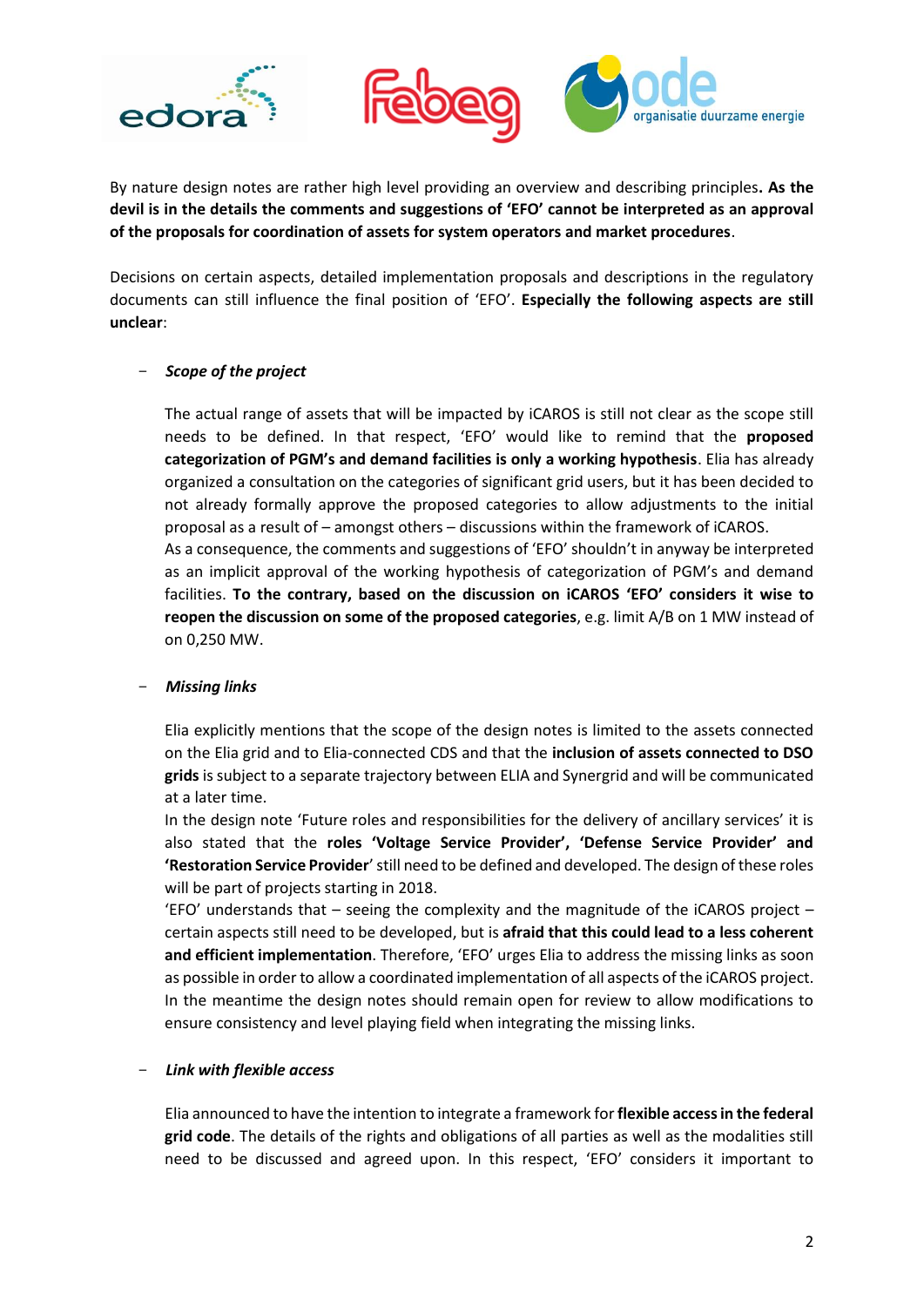



harmonize – also among TSO and DSO's - the mechanisms and procedures to provide the signal to lower the output of a generation facility.

In certain circumstances this flexible access will be limited, e.g. in volume or in time. Elia will have to compensate the grid user if it wants to use flexibility beyond these limits. 'EFO' is convinced that a mechanism with a financial compensation will never be able to correctly compensate all involved parties – grid user and BRP – and to fully neutralize the impact of the flexibility activation on market functioning. Therefore, 'EFO' urges Elia **to use the mechanism of redispatch – with correction of the BRP perimeter – to neutralize the impact of an activation of flexible access** whenever such compensation is obligatory. The use of the redispatch mechanism for the compensation of flexible access is not foreseen yet.

#### - *Implementation timing*

Given the scope and the magnitude of the iCAROS project - and more generally the whole network code implementation process - the **targeted implementation date, i.e. April 2019, is considered as too strict to allow for a smooth and efficient implementation**.

Such large project requires a clear and joint long term planning to allow all involved stakeholders to reserve and schedule the necessary IT and development experts. Therefore, 'EFO' **welcomes the announced iCAROS implementation project**, starting in 2018 that will determine - in close collaboration with all the impacted stakeholders – an appropriate planning and transition period. Based on first assessments, 'EFO' is of the opinion that this transition and implementation period should **at least cover 3 years**.

#### - *Regulatory documents*

The lack of a clear view on the organization of the regulatory documents is also creating uncertainty. Which principles will be in the federal grid code? Which ones in Rules, General Framework Agreements and Terms & Conditions? At the moment CIPU is a non-regulated contract while the abovementioned Rules and Terms & Conditions would be regulated. **As a consequence a trade-off needs to be made between flexibility to integrate modifications and stability of the basic principles.** 'EFO' is of the opinion that it should be clearly motivated why certain elements will become regulated and others not. 'EFO' asks Elia to be transparent on – and to consult upon - the future regulatory framework.

Although the detailed description of the roles and responsibilities is welcomed, 'EFO' wants to point out that the **actual regulatory documents (definitions, wording, liabilities, …) will be determining** for a final assessment of the proposals and a final positioning.

#### - *Risk of over-regulation*

'EFO' fears that – as explained above - the scope of the iCAROS project will be too broad. As a result, Elia will trigger high IT implementation costs. **The benefits of these developments are only limited for market participants, while they will see the highest implementation costs**. In 'EFO''s opinion **Elia should be a market facilitator:** Elia should rely as much as possible on market functioning – no evolution towards a central dispatching system - and should not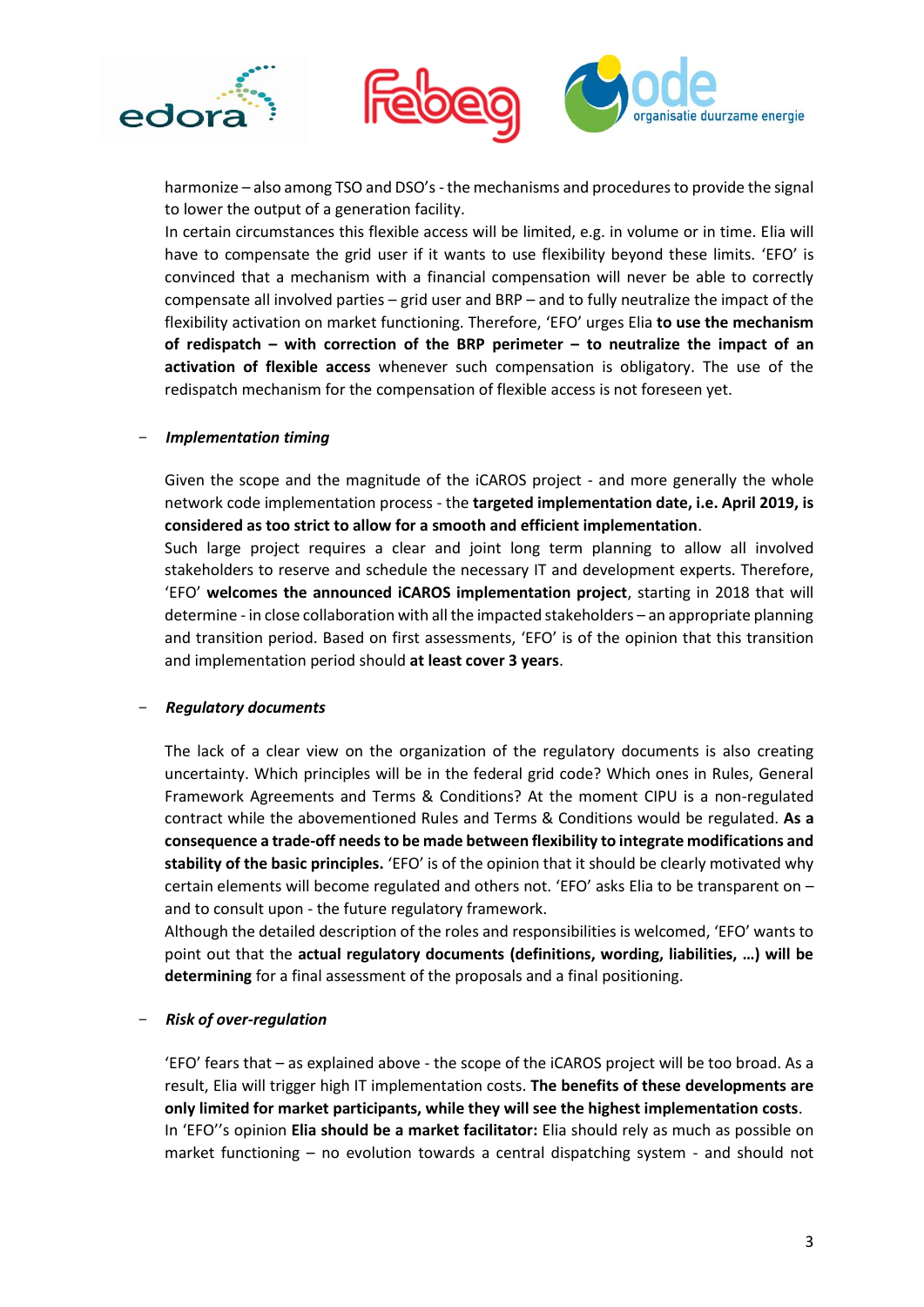





unnecessarily cause development costs or create reporting obligations without benefit for the grid users.

## **Positive evolutions**

'EFO' acknowledges several positive evolutions in the proposals of iCAROS that are highly welcomed and supported:

- First of all, 'EFO' fully supports the objective to create a level playing between all types of units/grid users and welcomes that efforts are made to remove all distinctions – and potential discriminations – between the former CIPU and non-CIPU, generation and demand, types of BSP's, … Nevertheless, 'EFO' feels that Elia didn't succeed yet in creating a full level playing field between generation and demand (see further).
- 'EFO' also appreciates the removal of the 'red zones' and the freedom of dispatch for all grid users. This is considered as an important first step towards a fair and market-based congestion management mechanism. 'EFO' hopes that further steps can be made in the future, e.g. integration G-flex, evolution of the cost plus approach towards – as the liquidity in the market evolves - more free pricing elements, compensation for bids that are skipped, ...
- 'EFO' also welcomes the consistency between the day-ahead and the intraday schedule as this will increase the coherency of the available data and improve the representation of the physical reality.

#### **Main comments and suggestions**

#### *Level playing field between generation and demand*

'EFO' regrets that - despite the efforts of creating one framework aiming at opening the market towards different actors and introducing technology neutrality – it still has to conclude that **there are different obligations for generation and demand**. The inconsistencies that exist nowadays are maintained or worsened; the only difference is that they are now explicitly described in the design notes.

The European guidelines are aiming at a much deeper integration of the market. It is disappointing to see that Elia is favoring and exempting demand from all obligations at every opportunity that arises. If the purpose of the iCAROS proposal is to secure the grid within the future energy landscape by obliging all flexible participants to provide all of their flexibility, **it should be applicable to all market participants in the same manner**, especially as demand is becoming an increasingly important element to manage the grid. The future operational procedures and IT tools of Elia, should be able to assess and cope with energy limitations.

Elia argues that it is not the core business of demand facilities to deliver flexibility services. Although this might be true, one would still expect for demand facilities voluntary wanting to enter the flexibility market to have to comply with the same rules to ensure a level playing field. In this respect, 'EFO'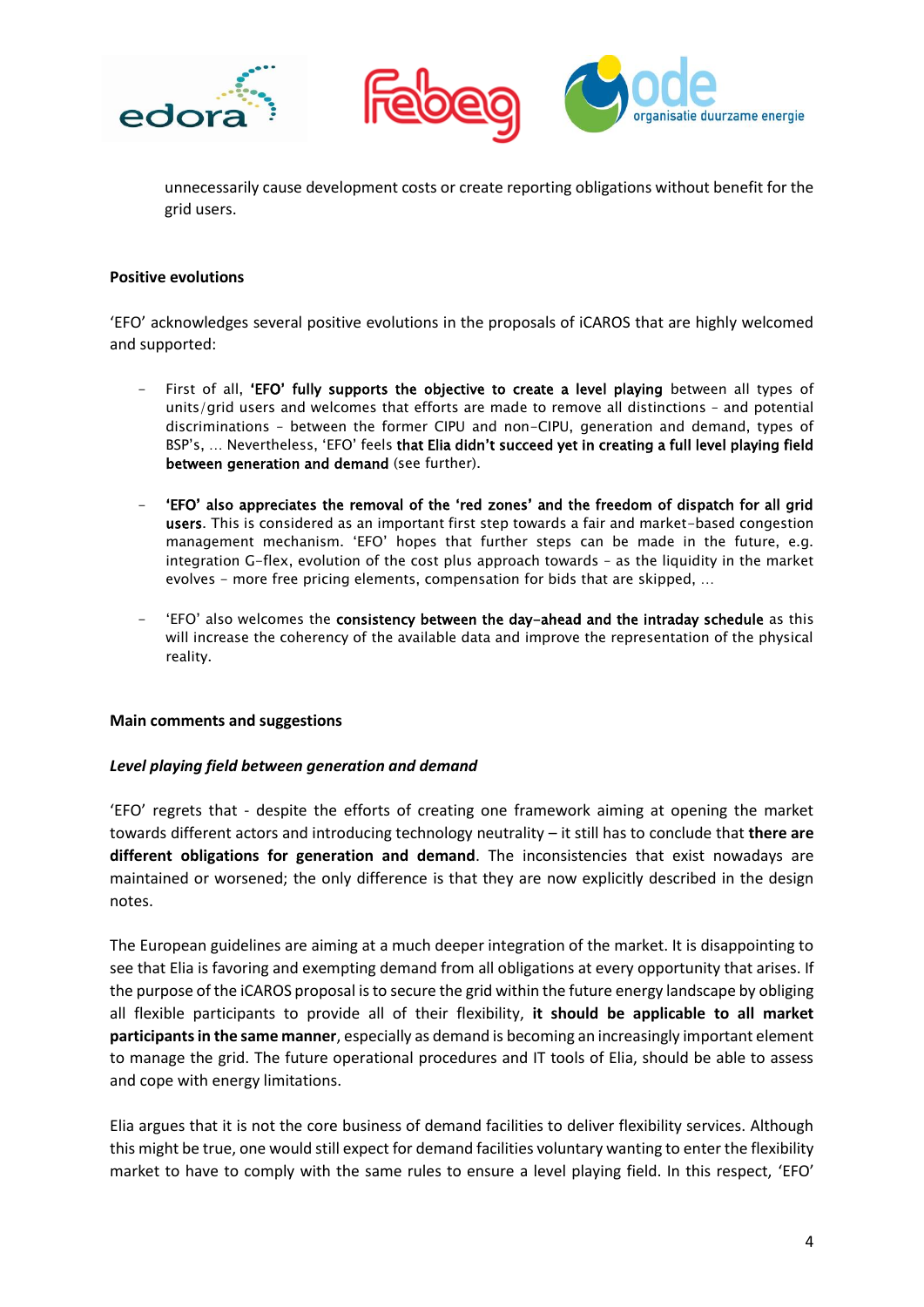





proposes Elia to apply the **same reasoning for category B units or to reconsider the limit between category A and B as managing the output of a solar installation or small CHP is often not the core business of the grid user either**. More in general, the specific situation of the prosumer – having to comply with rules for both demand and generation – deserves more weight in the documents.

## *Evolution towards explicit bidding*

The shift from an implicit to an explicit bidding methodology will, in combination with the obligation to offer all available flexibility, have **a severe impact on the functioning of the BRP as this will limit the possibilities for the BRP to use his own capacity to balance his portfolio in real-time**. Suppose the BRP wants to balance his portfolio in real-time with the new rules. To be able to activate his own capacity the BRP will be obliged to first ask to his Scheduling Agent to send in a new schedule: as from the scheduling deadline until real-time he is thus obliged to use the imbalance market, which does not necessarily represent the cheapest unit at that time.

'EFO' is convinced that it is in the interest of all concerned parties **to be able to efficiently offer the required flexibility to the TSO** for grid security reasons. In this perspective, the proposals have some downsides. It moves away from the efficient implicit biddings for congestion and balancing purposes of large coordinable units towards complex explicit biddings for a large group of units. On top of that the provided explicit bids need to be firm: this implies one cannot longer freely re-nominate R2 between units like now without updating bids and schedules. The new rules will thus increase complexity and workload for market parties possibly impacting efficiency in offering flexibility to the TSO.

Finally, 'EFO' does not understand how **the obligation to firmly bid in all available capacity could be combined with the responsibility of the BRP to be able to have all means available to balance its perimeter** (e.g. offshore wind parks).

# *Balance between TSO and PGM as regards risks and costs*

'EFO' has the impression that the **relationship between the TSO and mainly the PGM is not balanced with regard to redispatch, must run and may not run remuneration**. Flexibility is remunerated at cost leading to a loss of opportunity for the PGM, while the TSO has even opportunities to revoke the remuneration at any moment. The proposed remuneration is not in any way related to the risk the PGM bears in case of under-delivery, which will be penalized much higher than any possible incurred damages for the TSO.

# *Complexity will limit societal benefit*

'EFO' is also not confident that the large scope and introduced complexity will trigger the overall anticipated societal benefit. The proposed changes will trigger **high IT implementation costs – for the TSO as well as for the market participants - without clear benefits for market participants**.

Obliging market participants to submit all available capacity as from category B - for both coordinable and low coordinable units- as firm explicit bids, will require a platform that can manages huge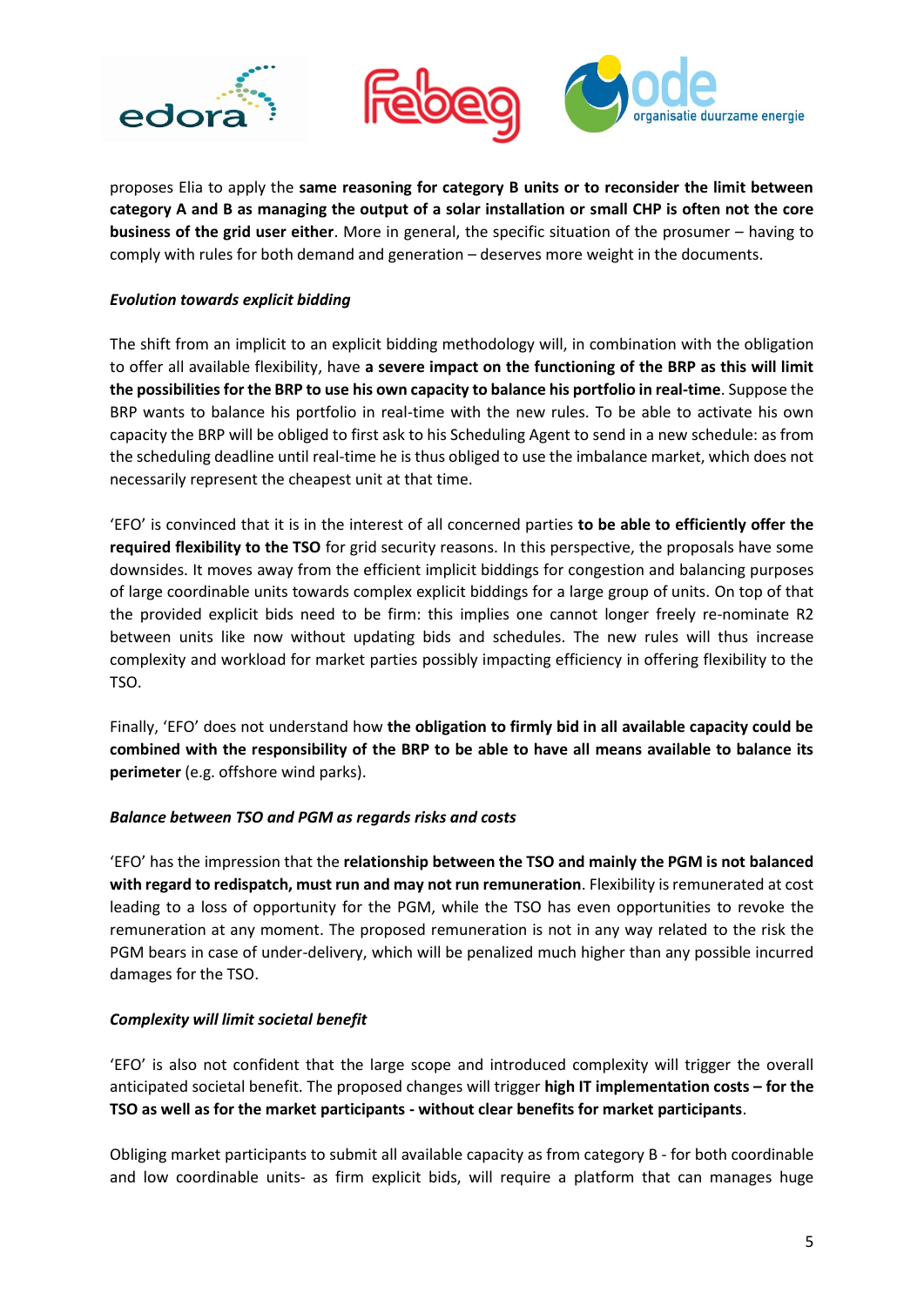





complexity and a vast amount of data. On top of that, the interaction between the balancing and the congestion bids will need to be managed on that platform which will require a large amount of data to be continuously exchanged between the TSO and the grid user.

### **Detailed comments and suggestions**

### *General comments and suggestions*

- If the current limit for the categories A/B remains, high costs will be triggered for small assets making investment in such assets less attractive in Belgium.
- With regard to balancing and re-dispatching bids, Elia argues that both have to be done explicitly, but for category B assets it is only mandatory for re-dispatching. How is the proposal for ON/OFF schedule for category B assets to be interpreted in this context? Why could one not keep the implicit bidding for category B assets, and especially the low coordinable units.
- By outsourcing the current activities performed by the ARP towards new roles and/or the grid users, 'EFO' observes that complexity is increasing significantly. This complexity combined with the increased responsibilities of the grid user – i.e. coordinating data exchanges between the various roles, remaining liable for the transmitted information and ensuring compliance to the regulation, … - could lead to the adverse effect that grid users no longer invest in on site decentralized generation or select different parties for the various roles. 'EFO' therefore propose to Elia to reconsider and simplify the scope of the project or to provide a framework for the grid users which they can use to fulfill this coordinating role, e.g. as done for the implementation of Transfer of Energy. Such a framework will also strengthen the confidence of other actors to make full usage of the proposed market design.
- Given the increased responsibilities of the grid users, 'EFO' would like to know when Elia foresees to inform the grid users of their new responsibilities and liabilities.
- On the definition of 'energy storage devices': why are all assets connected above 110 kV seen as type D? This is a stricter definition compared to the one for PGMs.
- Schedules for batteries in day ahead are unable to foresee the ancillary activation in intraday strongly impacting the 'the state of charge management'. It will be difficult to accept or offer (re-)dispatching bids for this reason. Are storage schedules compensated or a 15 minutes basis or not? If not, it could be simplification to have one schedule with  $+$  and  $-$  values, rather than two schedules.
- In case the BSP is using the 'transfer of energy', how can the grid user perform his coordinating role between grid user, scheduling agent and BRP while at the same time respecting the confidentiality requirements regarding the 'transfer of energy'?

#### **Future roles and responsibilities for the delivery of ancillary services**

- 'EFO' would like a clarification of who is in a contractual relationship with whom: if it is the grid user who stays responsible and liable, will there then be a direct contract between Elia and the outage planner/scheduling agent/...?
- Page 43-44: The responsibility of the grid user will significantly increase as consistency between the BRP-nominations and the schedules need to be ensured as the BRP will have to have the means to ensure consistency/balance.
- Elia mentions the new Federal Grid code will enter into force by the end of 2018, however according to the System Operations Guideline the deadline is set at 4/2019.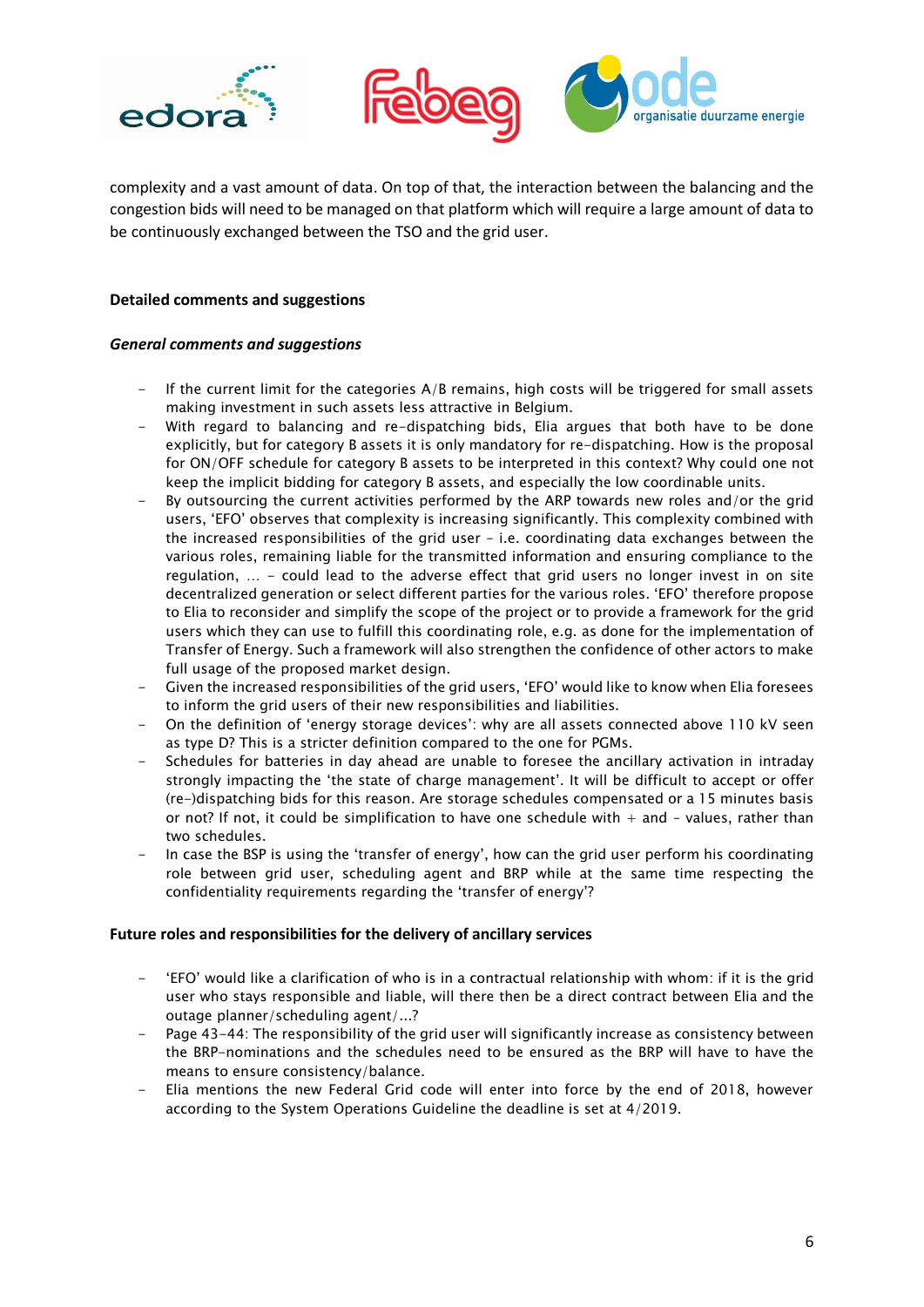





#### **Part I – Outage Planning**

Page 14: 'EFO' supports the note on consistency with ENTSO-e and ACER requirements: it is of utmost importance to limit data flows for the same purpose and to guarantee overall consistency between data

However, when faced with an outage, the information on this generation unit will need to be communicated to Elia on the same moment by 2 roles and for two different purposes: scheduling and outage planning. In addition, 'EFO' is wondering who will be responsible to publish this information with regard to REMIT: the BRP, scheduling agent or outage agent?

- Page 15-16: It is good that the 'testing' status is introduced. However it is not clear why it's not possible for a PGM to set the testing status after the 'Available' status (e.g. for tuning of regulating engine, R2 testing,…) while this is possible for demand facilities. Couldn't the same reasoning for demand facilities be used for PGM?
- Page 16: 'A request by Elia to reschedule the testing status before a mutual agreement is reached will not be remunerated' How is this sentence to be interpreted? If a unit is starting up after a revision (for which the end date was already long agreed upon) and therefore it has a 'testing' status, does Elia in this situation need to agree on this status? If Elia has not yet agreed, can Elia request to start the unit on a different moment?
- Page 21, footnote 18: Why do PGM's need to communicate without delay, while for demand that can be done in occasional meetings? Doesn't this demonstrate the lack of level playing, i.e. having the same requirements for participants in the same market?
- Page 22: The data exchange granularity on daily level should be aligned with the transparency obligations (DD/MM/YYYY hh:mm).
- Page 26, on demonstrable remuneration costs: It should be possible to provide an estimation based on past experiences and to only provide the proof when the request is confirmed.
- Page 26, §2: If an amendment annuls a previously requested amendment, it is not acceptable that the previous remuneration should be paid back. If there is for example 6 months between the two amendments, it is very likely that costs will need to be made twice (e.g. changing schedule with subcontractor, …)
- Page 26, §3, comment related to 'testing' status: It is not clear how Elia can ask to reschedule a testing status which occurs for a PGM after an 'unavailability status'; it would make sense if it is after an 'Availability' status.

## **Part II – Scheduling and Redispatching**

- 'EFO' is of the opinion that it should be possible to schedule all PGM/PU in the same format in day ahead and intraday, and therefore avoid differences as seen today.
- Redispatching at cost is only possible if free dispatching is allowed in that sense that reacting to further impeding market opportunities and optimizing reserves are still possible.
- If balancing bids will be deactivated when a congestion bid is activated, 'EFO' would like to point out that this rule will also be applicable in case of a 'must-run' or 'partial may not run'. 'EFO' would like to specify that it will need to be clarified how a 'partial may not run' will effect the bidding obligations.
- Page 11, footnote 15 on delegation: the grid user may delegate the scheduling obligation by giving access to a data platform for schedules and bids but needs to remain responsible for settlement and liabilities. 'EFO' would like to understand what settlement is applicable here and why the scheduling agent may not perform this task as well?
- Page 12, on the sentence 'Elia will not accept incoherent levels for data exchange'. 'EFO' would like to point out that the iCAROS project is creating a more complex communication framework with several levels for data exchange (e.g. balancing on perimeter level, nomination based on access point, scheduling based on connection point, certain ancillary services per delivery point). This increased complexity – on top of that managed by different roles which need to be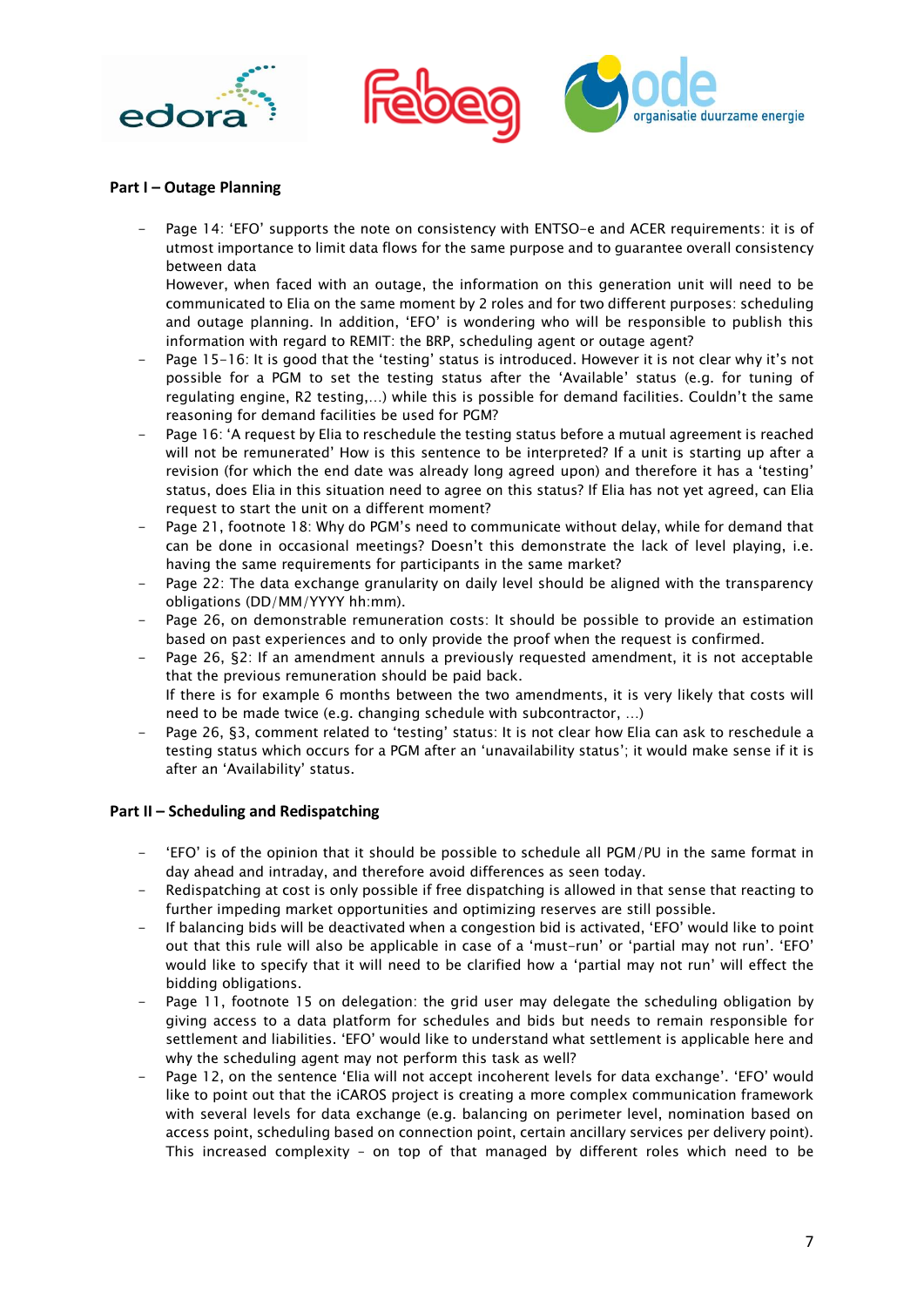





coordinated - will require a very transparent and updated view on what Elia considers as coherent.

Page 13, §2: Elia is making many efforts to facilitate the explicit biddings and scheduling obligations, e.g. by sending the updated schedule after an activations, or by putting balancing bids unavailable after activation of a redispatch bid. In this paragraph 'Elia will penalize the BSP in case of unavailability of the flexibility when Elia

revokes the May-Not-Run'. 'EFO' would expect Elia to accommodate this and to warn the BSP in advance that the 'may-not-run' has been revoked so balancing bids can be restored.

- Page 14: It appears unfair to block the scheduling agent from providing information based on an inconsistency which is out of his role of control. If so, there should be time foreseen for the coordinating role to clarify the inconsistency. Secondly, it should be possible to clearly isolate the inconsistencies and allow the scheduling of any other assets for which there are scheduling obligations.
- Page 16, second example: How does the BRP guarantee consistency with the different schedules in this example? How can the grid user guarantee this? It will not be transparent what Elia will use for the demand forecast, nor will any consistency be guaranteed. Consistency could only be guaranteed by the grid user if there would equally be a scheduling obligation on demand.
- Page 17, on the sentence 'Elia may exempt ...': Does this mean that the exemption is not confirmed yet, or that the exemption is not applicable on all PGM's?
- Page 18 and 19, demand: It is a missed opportunity to develop one framework for both demand and production. The European guidelines enforce by default the same obligation to demand as to production, and Elia makes a full exemption.

Elia argues that it is not the core business of demand facilities to deliver flexibility services. Although this might be true, one would still expect for demand facilities voluntary wanting to enter the flexibility market to have to comply with the same rules to ensure a level playing field. In this respect, 'EFO' proposes Elia to apply the same reasoning for category B units or to reconsider the limit between category A and B as managing the output of a solar installation or small CHP is often not the core business of the grid user either.

More in general, 'EFO' is of the opinion that the situation of the prosumers deserves more attention. 'EFO' has several questions with regard to the prosumers:

- $\circ$  If local generation is 100 % self-consumed at a given moment, can the system operators that still require a curtailment for congestion management?
- $\circ$  Is an exemption also required if P\_prod  $<<$  P\_demand?
- $\circ$  On page 54 it is mentioned that SOGL imposes schedules for PGM B, C, D with not exemption possible through national regulation. This is not our understanding of the text as it states the following: 'as an exception to points (a) and (b), in regions with a central dispatch system, data requested by the TSO for the preparation of its active power output schedule'.
- $\circ$  In the same line as the previous comment, SOGL article 110(3) seems to imply that national regulation can exempt some SGU from designating a scheduling agent.
- Page 20: The consistency between the intraday market access and scheduling deadline needs to be ensured. Generally speaking the scheduling deadline should not go beyond any market gate closure deadline for coordinable units.
- Page 20: 'EFO' would like to point out that the re-dispatching deadline per asset may vary if the unit is warm or cold. This variable will have to be considered if the schedules are required to be firm.
- Page 23, 6.3.3: Elia will update the schedule in case of redispatch or mFRR activation: what will happen other (none contracted) balancing bids?
- Page 23, 6.4 on sentence 'in line with current practice, the scheduling agent should inform'. This is not in line with current practice, 'EFO' doesn't see how market actors could send the set point to Elia
- Page 24: A return to schedule request by Elia will not trigger a correction to the perimeter of the BRP. This can only be applied in case the BRP receives the latest schedule sent by the scheduling agent, and thus balances based on the latest available information. Again, 'EFO' doesn't see how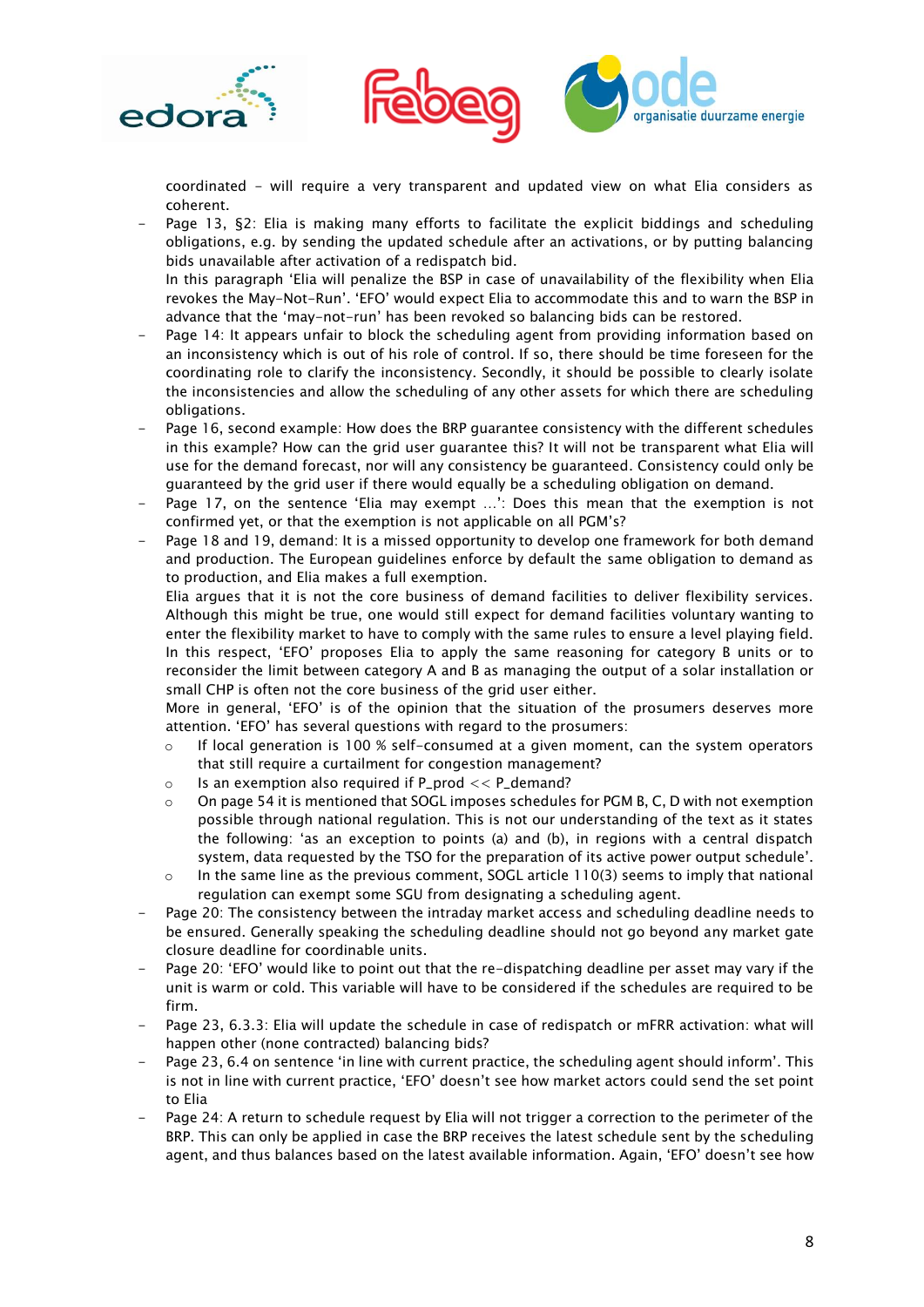





the grid user could comply with this in case the BSP/Grid User is using 'transfer of energy', and thus has to ensure confidentiality.

Page 25, 6.4.1: The fact that existing units without real-time metering are still subjected to the scheduling obligation and can thus be subjected to a return to schedule request can be seen as an extreme requirement. Elia mentions that no real-time metering equipment would be required, however if the unit has to be schedulable, some type of remote controlling have to be installed and thus result in additional costs for the grid user.

This issue also raises some questions on the interpretation and implementation of SOGL:

- $\circ$  The link is made between articles 111 (obligation of Scheduling Agent) and article 46 (schedule data required). What about articles 45 (structural data) and 47 (real time data)? Is this information also sent also by the Scheduling Agent or by the Grid User?
- o Articles 45 and 46 are applicable on existing unit, but article 47 not?
- $\circ$  Articles 45, 46, 47 are used to define data exchange in the general requirements for the NC RfG, but the NC RfG is not applicable on existing unit. So, what does this mean for articles 45, 46 and 47?
- Page 27: Why can 'must run' or 'may not run' be applied on PGM, but not on demand? If demand can determine at which price they want to offer balancing bids, they should be able to determine a price offer for 'must run' or 'may not run': Elia can than still decide to impose constraints or not.
- Page 27, 71, §3: How should this be interpreted? If a 'must run' on PMin for a PGM was paid by Elia but during 1 hour in the day the PGM runs above PMin, then the whole payment should be reimbursed?

It might be interesting to push the PGM to PMax during one or some hours, without that this is making it overall profitable to run the PGM.

If a 'must run' is paid, it ensures a certainty for Elia: there should be no such thing as reimbursement if conditions change afterwards.

- Page 28: If a PGM is below the 'must run' schedule, it needs to reimburse and pay a penalty; if it is above the schedule, it needs to reimburse. It seems to be very difficult to keep a payment.
- Page 28, 7.1.2: If Elia cancels a must run request before DA GCT, the remuneration should be reimbursed – again unacceptable – as the market might have changed and actions to lock costs, might already have been taken (e.g. buying the necessary fuel); this is even more valid if the 'must run' constraint was initially fixed before D-1
- Page 29, 7.2.2: See comment above.
- Page 29 on 'Interdependency with outage planning amendments': In case of a 'may not run' the PGM should keep its status 'available', otherwise it loses its remuneration; the proposals seems to be incompatible with REMIT as the unit will have to be notified to the market as unavailable due to a TSO request as the unit will not be offering volumes in the day-ahead market.
- Page 30, in the frame: It is not true that if the PGM runs above PMin during one or some hours, this indicates that the PGM is reimbursing all its costs of running: there should be no such thing as reimbursing the Elia payment
- Page 31: Costs of reserve restoration caused by annulment of a 'must run' request are foreseen: this means that there is a procedure described on how reserve restauration is managed? Annulment of congestion activation is free of charge to Elia, but the grid user loses possible market opportunities between day ahead and the intraday annulment
- Page 32: Elia mentions that 'the scheduling agent will be held liable for any consequences and will have to remunerate to ELIA the costs of the actions taken by ELIA to prevent or correct the insecure situation on the grid'. This seems to be inconsistent with the general remark made in 'Future roles and responsibilities', notably 'the grid user remains responsible for assuring that the third party operates in compliance with the regulation'. In addition 'must run' and 'may not run' requests which are not respected in real-time may lead to insecure situation on the grid. However it is impossible for a generator to guarantee that a unit would not trip. These situations should be included in the document.
- Page 34, 8.1.2: Why can demand facilities voluntarily bid for redispatching? Same requirements should exist for all.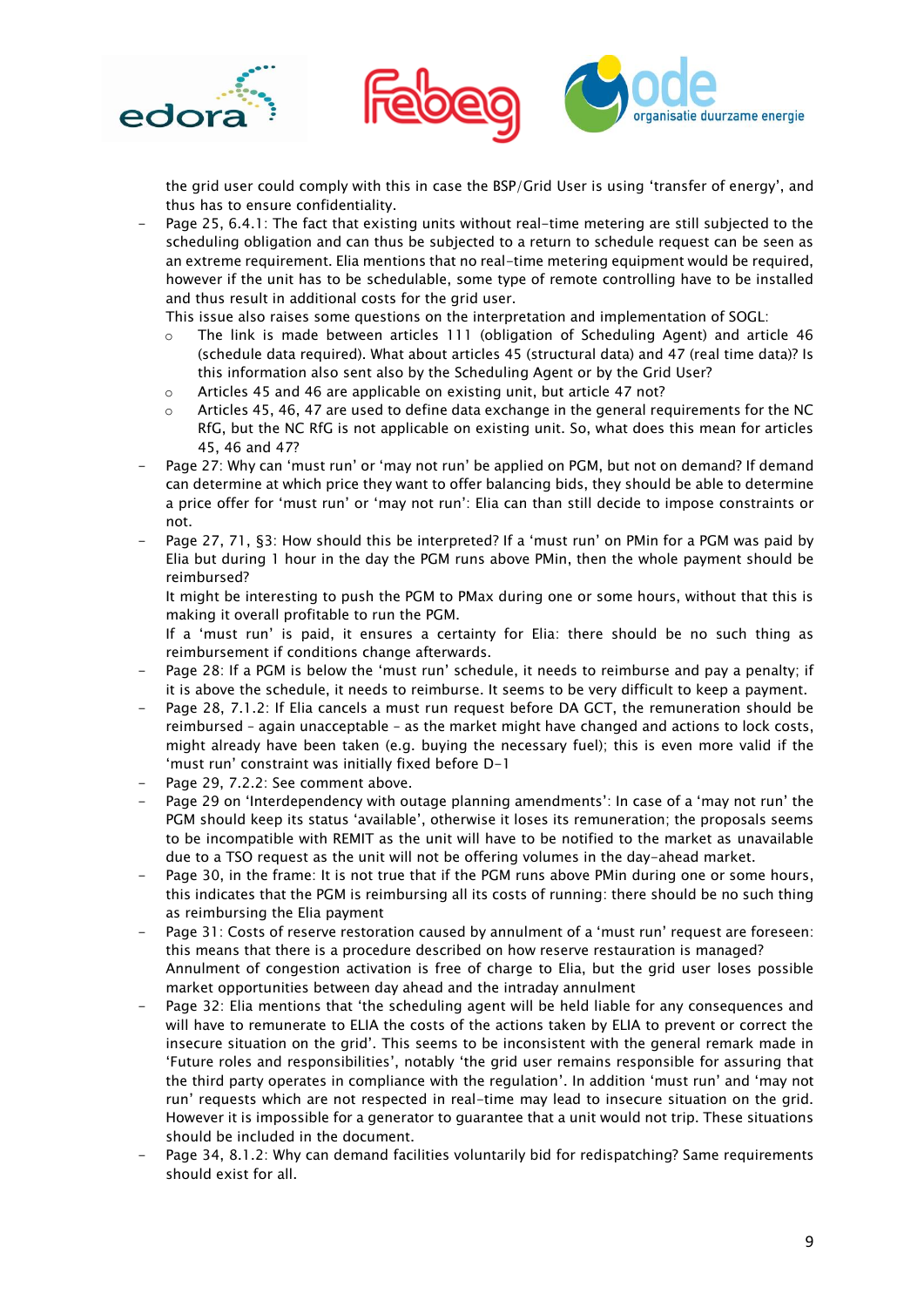





One could require from demand to at least bid the same volumes for redispatching as for balancing.

Why are demand facilities considered as non-coordinable, even if they are offering in the balancing market? This is not consistent.

- Page 34: If balancing is not mandatory on category B units but redispatching is, discrepancies are created. Offering for redispatching from category B assets could be voluntarily as well.
- Page 35, frame: Assets that are bidding in balancing services will be considered as coordinable units. Indeed, but why does that not apply for demand (see above): this is not consistent.
- Page 38: Elia mentions 'For information, in the above case, ELIA also intends to use the same MW schedule as a baseline for mFRR activations'. When a baseline is used for perimeter correction - congestion or transfer of energy - the schedule should reassemble the realized consumption. Elia mentions that only deviations that go against a possible congestion will be submitted to a return to schedule. It would mean that certain deviations will be seen as part of the activation and lead to a remuneration of the BSP without him taking action. In addition the BRP will receive a perimeter correction for a not realized deviation which results in an imbalance position opposite to the congestion or balancing signal. 'EFO' advises that in case activations are only know shortly before activation, the realized consumption is considered as applied currently for bidladder (last Qh). When activations are known longer before, the maximum effort should be done to avoid gaming behavior.
- Page 39: 'EFO' doesn't understand why one could not have implicit for redispatch and explicit for balancing as this is what is being allowed for demand and PGM for category B
- Page 45, on bid size option 2: With regard to the scheduling limits this is the same as implicit bidding – there are again not the same requirements for demand and production. Why can it work for one and not for the other?
- Page 47, frame: Why does a PGM need to bid at cost while the demand facility can bid at opportunity cost?
- Page 48, below the frame of §3: if upwards flexibility is being activated at cost by Elia, the opportunity to market in the intraday markets is taken away without this being compensated: what is stated is wrong.
- Page 50, underdelivery is considered as unacceptable and will be severely penalized: Shouldn't this penalty be cost reflective or in relation to incurred damages? This will lead to a totally asymmetric relationship in which a PGM is remunerated at cost, but bears enormous risks.
- Page 50: With regards to the compensation bid for congestion, 'EFO' has doubts on the proposed cross-border market access of Elia. When Elia will use cross-border market access, it will block capacity for the market. Because of this lower available capacity market parties might face more difficulties in solving their residual imbalances and therefore push imbalance prices in the Belgian zone. To our understanding this solution should only be allowed in extreme situations. Similar considerations can be formulated regarding the use of non-reserved balancing capacity for congestion reasons. Overall it appears incoherent to state that the TSO will avoid an impact on the imbalance position of re-dispatching actions while the means to deal with the compensation of the re-dispatching are increased.
- Page 50: Elia will no longer activate compensation bids in parallel but in a serial way aiming at the most beneficial way both from a technical and economical point of view. This will be combined with increased sourcing possibilities, e.g. (cross-border) day ahead, intraday or balancing markets and reserve market. Therefore, 'EFO' is of the opinion that the rules that Elia will apply should be clearly communicated towards the market. In addition these rules should be monitored and evaluated from time to time to see if the bring the highest added value towards society and avoid speculative bidding behavior by the TSO. To the understanding of 'EFO' first any flexibility available within the country will be addressed/activated before cross-border deals will be performed for (local) congestion management.